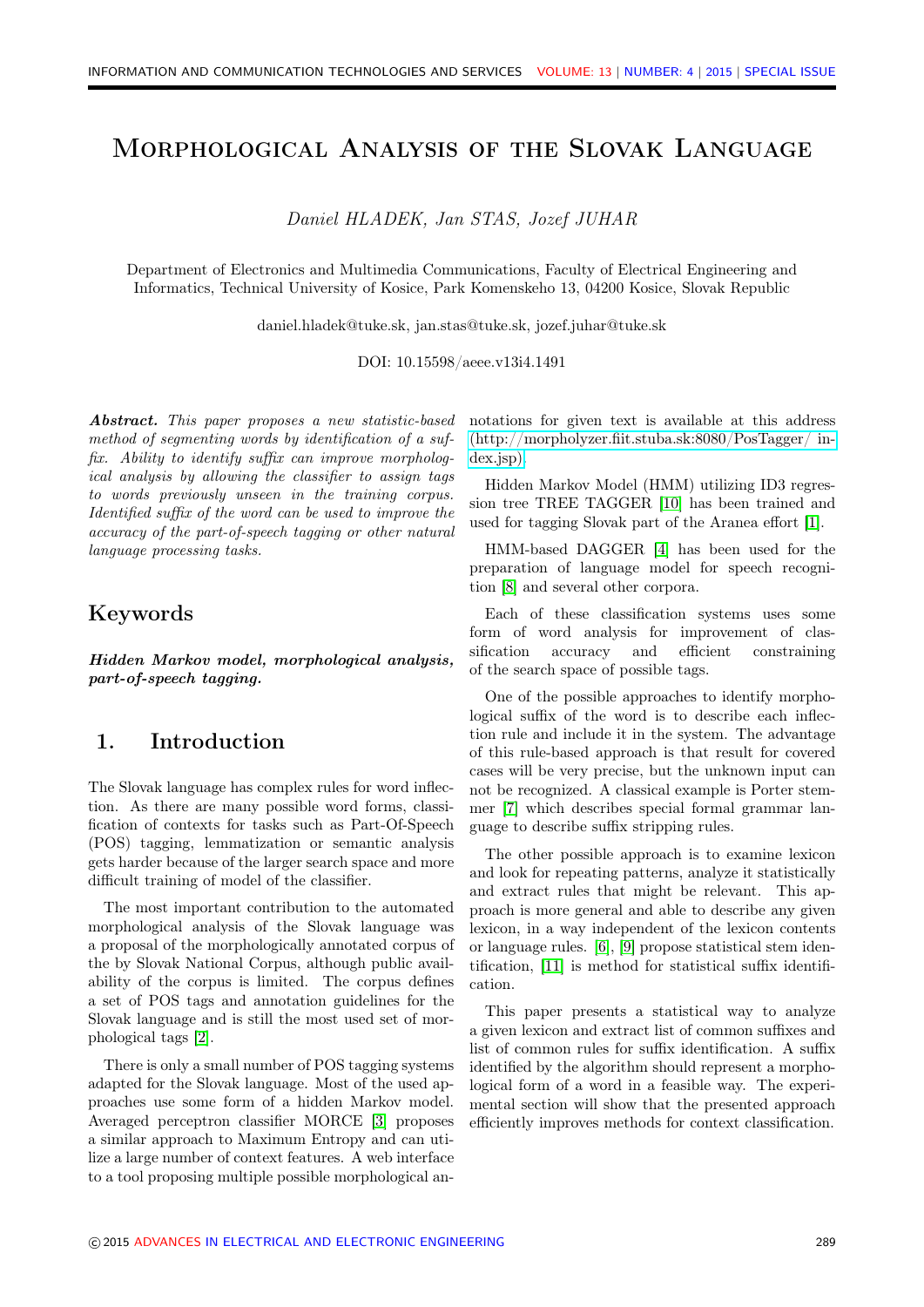# 2. Statistical Suffix Identification Algorithm

FThe first step of the suffix extraction algorithm is to construct a sorted lexicon of reversed words. Words with similar suffixes will be together in this lexicon. and the following stem should identify groups of words with similar features that can be together in the same group with the same identified suffix. Sorting of the lexicon eases searching for words with long suffices.

The group consists of words with the same suffix. Each possible group of words from the lexicon can be evaluated by a "fitness" that describes how well the words match together. If fitness of a group of words can be calculated then it is possible to search for a division of a lexicon that will be evaluated the bestfind a lexicon division that will yield the best sum of group fitness.

The fitness  $F(s)$  for  $i - th$  word  $w(i)$  in vocabulary V with suffix  $s$  is calculated as:

$$
F(s) = \sum_{s \in w(i), w(i) \in V}^{i} 2L(s) - L(w(i)),
$$
 (1)

where  $L(s)$  is length of a suffix s and  $L(w(i))$  is length of  $i - th$  word in vocabulary V. In other words, evaluation of the suffix s is two times number of character of the suffix minus number of letters for all words having the suffix.

The same can be written as equation:

<span id="page-1-0"></span>
$$
F(s) = 2N_s L(s) - \sum_{s \in w(i), w(i) \in V}^{i} L(w(i)),
$$
 (2)

where  $N_s$  is number of words in vocabulary V having suffix s. The second term of the equation expresses a number of letters of all words with suffix s in vocabulary.

This equation says that group of short words with the longest possible suffix is evaluated as the best.

The next step of the division of lexicon into groups is to find a candidate suffix to be evaluated. As it is expressed in Eq. [\(2\)](#page-1-0), it is supposed that a long word contains the longest suffix and group of words with this suffix will have the best fitness. All possible suffixes from a long word are taken, and their respective groups are evaluated. Suffix with the best fitness  $F_V$  is the result. A long word is a word whose neighbors in the reversed sorted lexicon are shorter.

The last step of the algorithm is to remove all words in vocabulary with the identified suffix and while the vocabulary is not empty, continue searching for the next long word and evaluating its candidate suffices.

To conclude, the suffix identification algorithm can be shortly described as:

- Compose a reversed sorted vocabulary  $V$ .
- Take a candidate long word  $w_l$ , as the first word whose neighbours in the vocabulary are shorter.
- Evaluate all possible suffices  $s_i$  from a candidate long word  $w_l$  with fitness  $F(s_i)$ .
- Take the best suffix  $s_i$  and its corresponding word group out of lexicon and add it to the result set.
- If the vocabulary  $V$  is not empty, take the next long word and continue algorithm with evaluation of possible suffices.
- If the vocabulary is empty, end.

The result of the algorithm is set of suffixes with corresponding words.

The resulting rule base can be used for morphological analysis of any given text in the correct language. If a rule for splitting a word is included in the rule-base, it can be used. If a word is unknown to the rule-base, a suffix subtraction algorithm can be used to choose the best matching suffix for a word.

The input of the algorithm is a set of possible suffices and a word to be split.

Suffix subtraction algorithm:

- If a word is too short, end without suffix identification.
- Strip three characters from the left side of the word. It is supposed that these characters are certainly not part of the suffix.
- If the remaining part is too short to be a suffix, end without suffix identification.
- Search the remaining part of the word in the suffix set.
- If the suffix is found, end.
- If the suffix is not found, cut one more character from the left and search for the shorter suffix (continue with step 3).

# 3. Morphological Analysis Using HMM Model and Suffix Identification

One of the possible uses of the proposed suffix identification method is part-of-speech tagging. The following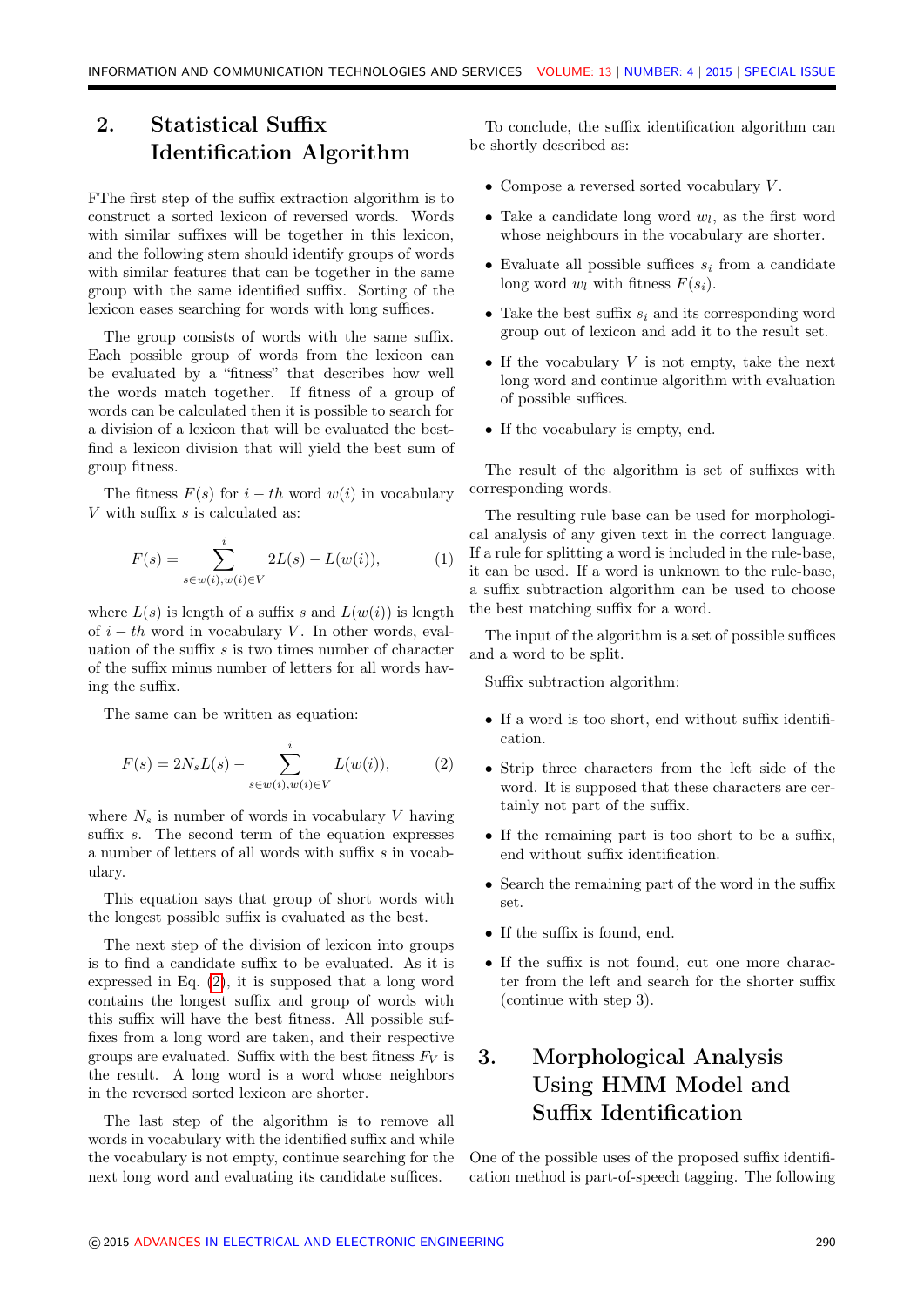section will describe how to compose a basic hidden Markov model and how to use it for context classification. Most of the current state-of-the-art morphological analyzers is based on this theory. The proposed algorithm for POS tagging is based on HMM as well.

### 3.1. The Baseline HMM Model Components

The model is calculated from the training corpus. The corpus is analyzed, and counts of interesting events are calculated. These counts are converted to probabilities using some modification of Maximum Likelihood method. After the model and its parameters is estimated, Viterbi algorithm is used to find the best matching sequence of tags to the presented sequence of words.

The baseline HMM model consists of these components:

- State set is set of all possible states that have been seen during the training phase. In the case of POS tagging, one state corresponds to one POS tag.
- State-transition model expresses the probability of a state according to the occurrence of the previous state. Our implementation algorithm can take two preceding states into the account (secondorder HMM). Modeling of more than two preceding states is not practical because computational complexity rises exponentially with a number of states, and higher order state-transition model is harder to smooth (estimate the probability of unseen n-grams).
- Observation set In the case of the baseline POS tagging, one observation corresponds to one word. It is easy to find all possible states for a word seen in the training set, but for unseen words all possible states must be examined. If there is no additional heuristics, it is hard to make a classification for words unseen in the training phase. This is a big issue in the case of highly inflectional language, where one basic form of a word can have many inflections.
- State-observation probability model expresses the probability of a state according to presented observation. Again, it is hard to estimate accurately state probabilities only according to word-tag pairs in the training corpus.

If some unknown observation or state sequence is presented to the model and it has not been seen in the training corpus, the baseline maximum likelihood method gives zero probability. To assign a non-zero

probability to unseen events ,a smoothing method is required. A smoothing method usually artificially manipulates empirical event counts to move some part of probability mass to the events unseen in the training phase but expected during the testing phase.

#### 3.2. The Viterbi Algorithm

The naive approach to find the best sequence of states for the given observation sequence is to inspect each possible state combination, compute its probability given to the model and choose a sequence with the highest probability. It is clear that this approach would work only on very constrained search space that is unrealistic. The Viterbi algorithm belongs to a group of "dynamic programming" algorithms, and it allows to perform a search in state-space in quadratic time.

The first step of the Viterbi algorithm is to construct a Viterbi trellis. The trellis consists of state-observation pairs as nodes and possible statetransitions as arcs. Each arc in the trellis has a Viterbi value assigned. The trellis is constructed recursively. After the trellis is constructed, it is possible to find the best sequence of transitions using evaluation of Viterbi trellis arcs, where the search starts from the rightmost part of the trellis and goes back to the front.

States k in the Viterbi trellis for the first presented observation are evaluated using state-observation model  $P<sub>o</sub>$  as:

$$
V_1(k) = P_o(w_1|k). \t\t(3)
$$

Recursively, states k for each next  $t - th$  presented observation  $w_t$  are evaluated using transition probability model  $P_t$ , state-observation model  $P_o$  and previous Viterbi values  $V_{t-1}(k)$  for each possible past state x according to the equation:

$$
V_t(k) = P_o(w_t|k) \max_{x \in S} P_t(k|x)V_{t-1}(k).
$$
 (4)

Searching of the maximum previous Viterbi value also means the best previous state for the given present state. After all states are evaluated, and the best last state is known for each state, it is possible to find the best path, starting from the very last and very best state.

### 3.3. Additional State-Observation Model Smoothing

HMM classification has been many times proven useful for POS tagging. If a number of word forms of a language is low and so is a number of morphological tags, the baseline HMM model can be pretty effective. On the other hand, if a training corpus is small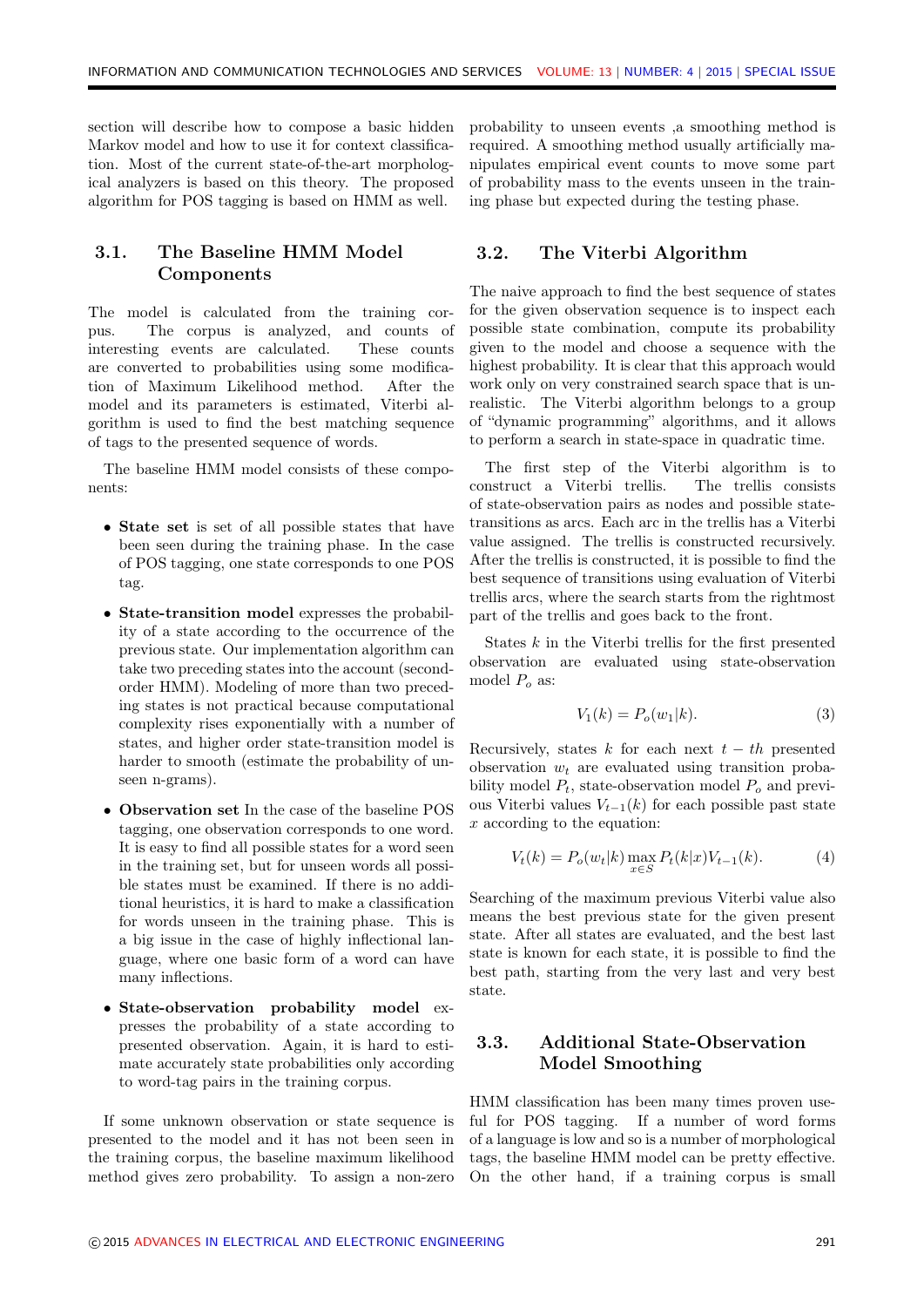and number of possible word forms and morphological classes is high, state-transition model and stateobservation model becomes sparse and as a consequence the Viterbi search assigns zero value to a perfectly possible state-observations.

The accuracy of the HMM-based classifier depends on the quality of training data and smoothing techniques for adjusting state-transition matrix and observation probability matrix. The Slovak language is morphologically rich and as a consequence the state set is large. It will be explained how the identified suffix can be used to improve the basic algorithm for context classification.

Smoothing is a way moving a part of a probability mass to those events that have not been observed in the training database, but it is likely that they will occur in the process of classification. Training data never contain all possible event, and the classifier must be able to generalize seen the event and be able to deal with unseen events.

The proposed algorithm attempts to solve this issue by better smoothing of the state-observation model by using additional state-observation model that takes morphological features of the language into the account. The final state-observation probability is calculated as a linear combination of the two models.

The proposed improvement takes special issues if the inflective languages into the account and utilizes suffix of a word as a feature for additional smoothing of the observation probability matrix. State transition matrix is smoothed using classical Knesser-Ney technique, known from the language modeling.

The proposed Dagger algorithm adjusts the final state-observation probability model  $P<sub>o</sub>$  to take suffix  $s$  of a word  $w$  into the account, as it is expressed in the equation:

$$
P_o(k|w) = (1 - \lambda)P_w(w|k) + \lambda P_s(k|s), \tag{5}
$$

constant  $\lambda$  expresses the weight of the additional smoothing model and is manually set to some small value, e.g. 0.001.  $P_w$  is the baseline state-observation model calculated from word and state k occurrences,  $P<sub>s</sub>$  is additional state-observation probability model, calculated from occurrences of word suffices and states in the training set.

This smoothing technique allows to distinguish between states of previously unseen words by observing its suffix.

The second major improvement is the constraining of the search space by observing which states occurred together with which word. A special morphological lexicon is constructed during training, and each observed word contains a list ob occurring states. The second part of the morphological lexicon takes suffices into the account. A list of states occurring with the word suffix is recorded as well.

When constructing set of possible states for the given words, the following back-off scheme is used:

- If presented word is in the lexicon, its state set is used.
- If the word is not present, its suffix is found using suffix splitting rules or suffix subtraction algorithm as it was presented above.
- If the word suffix is found, states in the suffix part of the morphological lexicon are used.
- If the word is too short or too long for suffix extraction, the unknown tag is proposed.

If a morphological lexicon is used, only valid wordtag combinations have to be searched. This feature increases both classification speed and accuracy.

The main goal of the experiments is to prove the usefulness of the proposed suffix identification method for the task of POS tagging of the Slovak text. Our hypothesis is that the suffix identification should improve smoothing of the state-observation model and can effectively constrain search space.

The first experiment evaluates the classifier on a pre-tagged Slovak part of the web2corpus project [\[5\]](#page-4-10). In the first step, the corpus is divided into training and testing part, where each tenth sentence goes to the testing set and the rest goes to training. A short summary of the evaluation corpus is in the Tab. [1.](#page-3-0)

<span id="page-3-0"></span>Tab. 1: Evaluation corpus characteristics.

|              | <b>Sentences</b> | Tokens     |
|--------------|------------------|------------|
| Testing set  | 111 577          | 3 064 178  |
| Trainnig set | 1 004 188        | 27 607 502 |

The training part is used to create automatically a set of rules for suffix identification as it has been described above. This rule-base is used as supporting information for training the HMM model. The trained model is evaluated on the testing set by calculation of classification error rate (fraction of the bad classification results over all results when comparing to the reference tagging).

In the second experiment, a comparison with another HMM-based algorithm with suffix identification is performed. The TreeTagger algorithm has been selected, and its model has been trained on the same training data. The training data were prepared according to the instructions - end of sentences were marked and open class-lexicon has been constructed from the training corpus. Numeral tags were excluded from the lexicon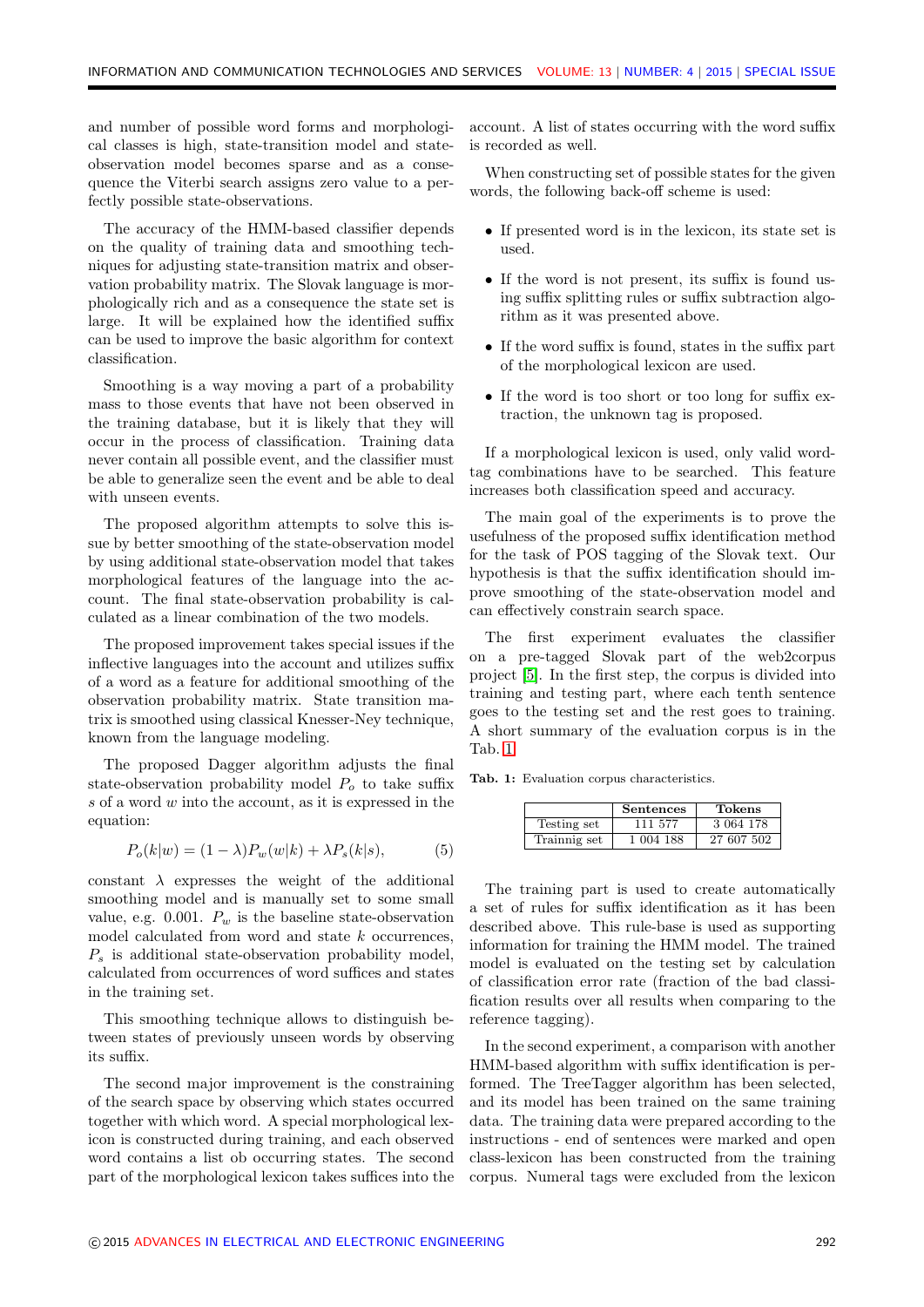as it was advised by the author. The tagging error rate has been calculated using the same methodology as with the first experiment.

Results are summarized in Tab. [2.](#page-4-11) It can be seen that classification accuracy of the classifier utilizing our proposed suffix identification method is comparable to the suffix processing of the TreeTagger.

<span id="page-4-11"></span>Tab. 2: Evaluation of experiments.

|             | Correct<br>tokens | Incorrect<br>tokens | Err     |
|-------------|-------------------|---------------------|---------|
| Dagger      | 2 9 2 6 6 4 9     | 137 529             | 0.04488 |
| Tree Tagger | 2 924 760         | 139 418             | 0.04549 |

## 4. Conclusion

The presented experiments show that the proposed word splitting method provides useful information about word morphological form. The method is language-neutral, so it might be useful to use the method for morphological analysis of other languages where most of the morphological features are hidden in the suffix of the word.

This word segmentation method can also be useful for many other natural language processing tasks such as information retrieval, automatic correction or semantic parsing.

The presented algorithm can also be inverted and used for stem identification. After some more generalization is designed, the principle of the suffix identification can be extended for identification of even smaller parts of words than suffix.

## Acknowledgment

The research presented in this paper was supported by the Ministry of Education, Science, Research and Sport of the Slovak Republic under the project VEGA  $1/0075/15$  (66 %) and the Research & Development Operational Programme funded by the ERDF under the project implementation University Science Park TECHNICOM for Innovation Applications Supported by Knowledge Technology, ITMS: 26220220182 (34 %).

## References

<span id="page-4-3"></span>[1] BENKO, V. Yet Another Family of (Comparable) Web Corpora. In: 17th International Conference Text, Speech and Dialogue. Brno: Springer, 2014, pp. 247–256. ISBN 978-3-319- 10816-2. DOI: [10.1007/978-3-319-10816-2\\_31.](http://dx.doi.org/10.1007/978-3-319-10816-2_31)

- <span id="page-4-0"></span>[2] GARABIK, R. and M. SIMONIKOVA. Slovak Morphosyntactic Tagset. Journal of Language Modelling. 2012, vol. 0, no. 1, pp. 41–63. ISSN 2299-8470. DOI: [10.15398/jlm.v0i1.35.](http://dx.doi.org/10.15398/jlm.v0i1.35)
- <span id="page-4-1"></span>[3] SPOUSTOVA, D., J. HAJIC, J. VOTRUBEC, P. KRBEC and P. KVETON. The Best of Two Worlds: Cooperation of Statistical and Rule-Based Taggers for Czech. In: 45th Annual Meeting of the Association for Computational Linguistics. Prague: Association for Computational Linguistics, 2007, pp. 67–74. ISBN 978-0-7695-3982-9. DOI: [10.1109/ICCEA.2010.86.](http://dx.doi.org/10.1109/ICCEA.2010.86)
- <span id="page-4-4"></span>[4] HLADEK, D., J. STRAS and J. JUHAR. Dagger: The Slovak morphological classifier. In: 54th International Symposium ELMAR. Zadar: IEEE, 2012, pp. 195–198. ISBN 978-1-4673-1243-1.
- <span id="page-4-10"></span>[5] MAJLIS, M. and Z. ZABOKRTSKY. Dagger: Language Richness of the Web. In: 8th International Conference on Language Resources and Evaluation. Istambul: ELRA, 2012, pp. 23–25. ISBN 978-2-9517408-7-7.
- <span id="page-4-7"></span>[6] PAIK, J. H. and S. K. PARUI. A Fast Corpus-Based Stemme. Transactions on Asian Language Information Processing. 2011, vol. 10, iss. 2, no. 8, pp. 1–16. ISSN 1530-0226. DOI: [10.1145/1967293.1967295.](http://dx.doi.org/10.1145/1967293.1967295)
- <span id="page-4-6"></span>[7] PORTER, M. F. An algorithm for suffix stripping. Program. 2006, vol. 40, iss. 3, pp. 211–218. ISSN 0033-0337. DOI: [10.1108/00330330610681286.](http://dx.doi.org/10.1108/00330330610681286)
- <span id="page-4-5"></span>[8] RUSKO, M., J. JUHAR, M. TRNKA, J. STRAS, S. DARJAA, D. HLADEK, R. SABO, M. PLEVA, M. RITOMSKY and M. LOJKA. Slovak Automatic Dictation System for Judicial Domain. In: 5th Language and Technology Conference. Poznan: Springer, 2014, pp. 16–27. ISBN 978-3-319-08958- 4. DOI: [10.1007/978-3-319-08958-4\\_2.](http://dx.doi.org/10.1007/978-3-319-08958-4_2)
- <span id="page-4-8"></span>[9] SAHARIA, N., K. M. KONWAR, U. SHARMA and J. K. KALITA. An Improved Stemming Approach Using HMM for a Highly Inflectional Language. In: 14th International Conference Computational Linguistics and Intelligent Text Processing. Samos: Springer, 2013, pp. 1720–1731. ISBN 978-3-642-37247-6. DOI: [10.1007/978-3-642-](http://dx.doi.org/10.1007/978-3-642-37247-6_14) [37247-6\\_14.](http://dx.doi.org/10.1007/978-3-642-37247-6_14)
- <span id="page-4-2"></span>[10] SCHMID, H. TreeTagger - a language independent part-of-speech tagger. Ludwig Maximilians Universitat Munchen [online]. 1995. Available at: [http://www.cis.uni-muenchen.de/](http://www.cis.uni-muenchen.de/~schmid/tools/TreeTagger/)∼schmid/ [tools/TreeTagger/.](http://www.cis.uni-muenchen.de/~schmid/tools/TreeTagger/)
- <span id="page-4-9"></span>[11] SNAJDER, J., B. D. BASIC and M. TADIC. Automatic acquisition of inflectional lexica